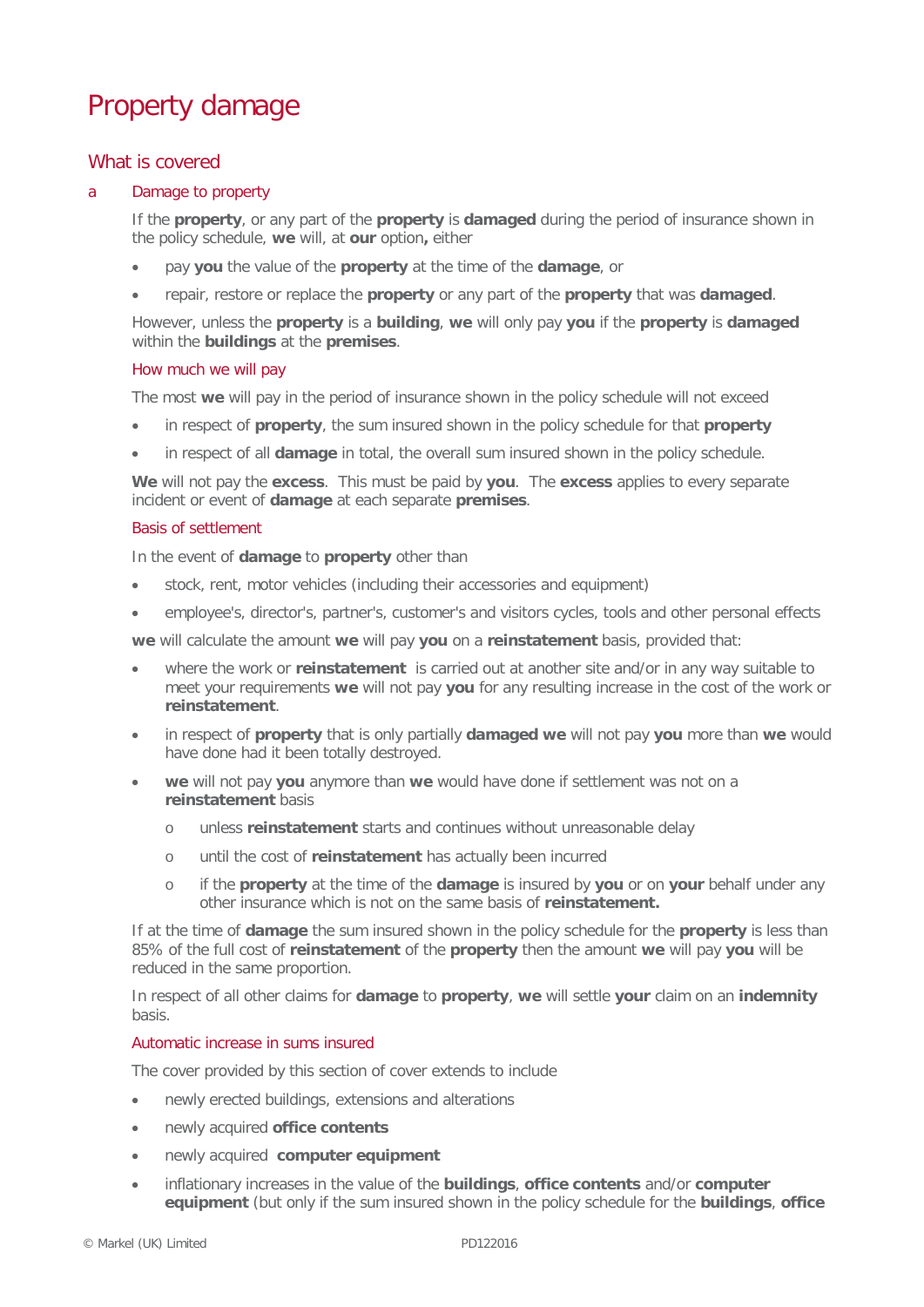**contents** and/or **computer equipment,** at the start of the period of insurance shown in the policy schedule, is not less than their value)

but only for an amount not exceeding

- in respect of **buildings**, 25% of the sum insured or £50,000, whichever is the least, and/or
- in respect of **office contents** and/or **computer equipment**, 15% of their respective sums insured or £10,000 in total, whichever is the least.

#### Applying average

If, at the start of the **damage**, the sum insured shown in the policy schedule for the **property** is less than the value of the **property** then the amount that **we** will pay **you** will be reduced in the same proportion.

This clause will not apply if the amount **we** will pay **you** is calculated on a **reinstatement** basis.

#### Restoring the sums insured

Following **damage** which is insured under this section of cover the **sums insured** will be automatically restored to their original amount from the date of the **damage**, provided that **you**

- pay any additional premium **we** may require
- comply with any reasonable recommendations **we** may make to prevent further **damage**.

#### Designation of property

If **we** need to determine the heading under which any **property** is insured **we** agree to accept the designation under which the **property** has been entered in **your business** books.

#### Non-invalidation

This section of cover will not be invalidated by any act or omission or an alteration where the risk of **damage** is increased but this was unknown to **you** and beyond **your** control, provided that:

- **you** tell **us** immediately **you** become aware of it, and
- pay any additional premium **we** may require, and
- comply with any additional terms **we** may require.

#### Interested parties

The interest is noted of

- mortgage lenders in the **building**, and/or
- suppliers of **property** to **you** under a hiring, leasing or similar agreement

provided that, in the event of **damage** to the **building** and/or **property you** tell **us** the nature and extent of that interest.

#### European Community and public authorities

**We** will pay the additional cost of **reinstatement** of **damaged buildings** and/or **office contents** that **you** become subject to solely because of the necessity to comply with the requirements of

- European Community legislation, or
- building or other regulations under any Act of Parliament or public authority bye-laws in respect of the **damaged** or undamaged portions of the **property**.

Provided that

• the work of **reinstatement** is commenced and carried out without unreasonable delay and, in any event, be completed within 12 months after the **damage** or any longer period that **we** may agree with **you** in writing.

However, **we** will not pay **you** 

for those additional costs in complying with the requirements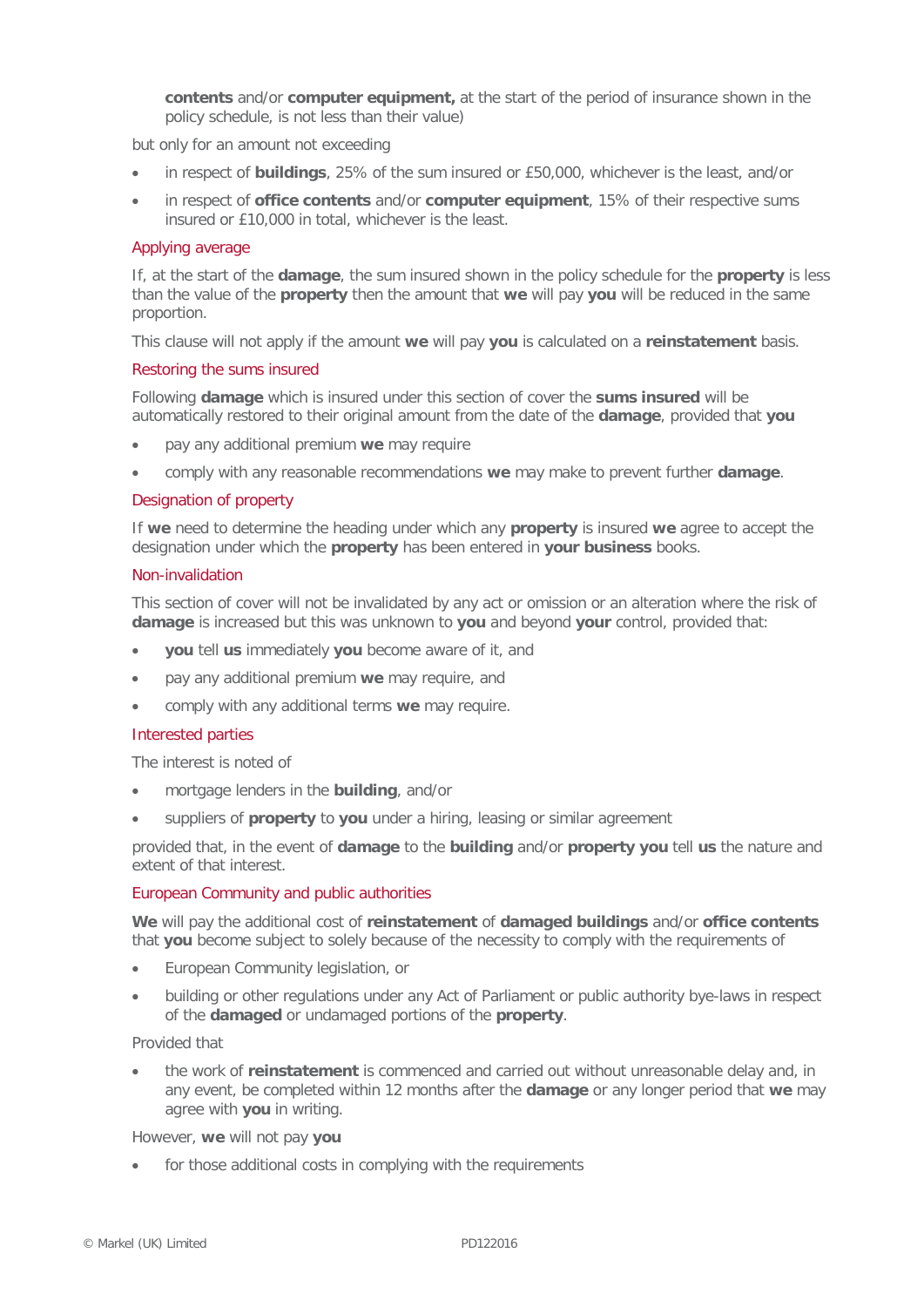- o in respect of **damage** occurring prior to the period of insurance shown in the policy schedule
- o in respect of **damage** not insured by this section of cover
- o where notice was served upon **you** prior to the **damage** taking place
- o where there is an existing requirement which has to be implemented within a given period
- o in respect of **property** where the **damage** is not covered by this section of cover
- the additional cost that would have been required to make good the **damaged** property to a condition equal to its condition when new had the necessity to comply with requirements not arisen.
- for the amount of any charge or assessment that arises from capital appreciation which is payable in respect of the **property** following compliance with the requirements.

If the requirements mean that the **reinstatement** is carried out, either in whole or in part, on another site **we** will not pay **you** more than **we** would have done had the **reinstatement** been carried out at the **premises**.

# b Professional fees

**We** will pay **you** for reasonable and necessary

- architect's
- surveyor's
- consulting engineers'
- legal, and
- other professional fees

for repairing, restoring or replacing the **property** following **damage** to the **buildings** and/or **office contents**

However, **we** will not pay for any fees for preparing any claim or request for payment under this section of cover.

## How much we will pay

The most **we** will pay in the period of insurance shown in the policy schedule for

- these fees, and
- the **damage** to the **buildings,** and/or **office contents**

will not exceed the sum insured shown in the policy schedule for the **buildings** and/or **office contents** as appropriate.

#### c Grounds of the premises

**We** will pay **you**, subject to **our** prior consent, for the cost of repairing **damage** to the grounds of the **premises** caused by the emergency services following **damage** to the **property**.

However, **we** will only pay for these costs if we have paid **you** (or admitted liability) for the **damage** to the **property**.

#### How much we will pay

The total amount **we** will pay for all these costs during the period of insurance shown in the policy schedule will not exceed £5,000.

#### d Debris removal

**We** will pay **you**, subject to **our** prior consent, for the cost of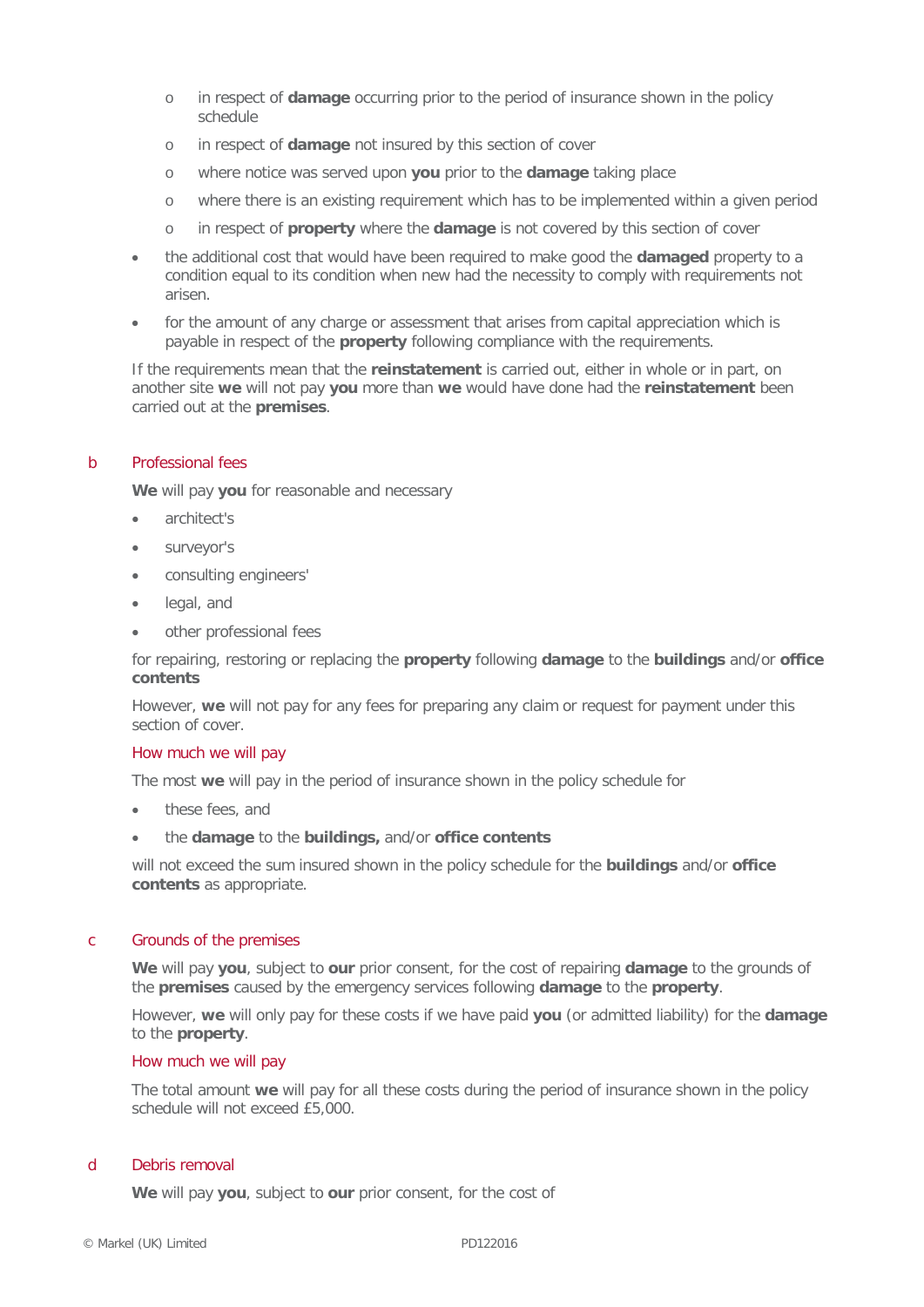- removing debris
- dismantling and/or demolishing
- shoring up or propping

of the portion or portions of the **buildings**, **office contents** and **computer equipment** as a result of **damage.**

**We** will only pay for these costs if **we** have paid **you** (or admitted liability) for the **damage** to the **property**.

**We** will not pay **you** for any costs for removing debris except from the site of the **property damaged** and the area immediately adjacent to the site.

**We** will not pay **you** for any costs that arise from **pollution** or contamination of any property that is not insured by this section of cover.

#### How much we will pay

The most **we** will pay in the period of insurance shown in the policy schedule for

- these costs, and
- the **damage** to the **buildings** and/or **office contents** and/or **computer equipment**

shall not exceed the sum insured shown in the policy schedule for the **buildings** and/or **office contents** and/or **computer equipment** as appropriate.

#### e Temporary removal

**We** will pay **you** for **damage** to **property** occurring during the period of insurance shown in the policy schedule whilst the **property** is temporarily removed for cleaning, renovation, repair or similar purposes to anywhere in the **United Kingdom**.

**We** will also pay **you** if the **property** is **damaged** whilst in transit by road or rail from and to **your premises** and where it is to be cleaned, renovated or repaired.

However, **we** will not pay **you** if

- the **property** is removed to a location that is occupied by **you**
- the **property** is **damaged** by storm or flood whilst in the open or in transit.

#### How much we will pay

The most **we** will pay **you** is 15% of the sum insured shown in the policy schedule for the **property damaged**.

**We** will not pay the **excess**. This must be paid by **you**. The **excess** applies to every separate incident or event of **damage**.

# f Temporary removal of computer system records

**We** will pay **you** for **damage** to computer system records occurring during the period of insurance shown in the policy schedule whilst they are temporarily removed to anywhere in the **United Kingdom**.

**We** will also pay **you** if the computer system records are **damaged** whilst in transit by road or rail from and to **your premises** and their place of temporary removal.

However, **we** will not pay **you** if

- the computer system records are removed to a location that is occupied by **you**
- the computer system records are **damaged** by storm or flood whilst in the open or in transit.

#### How much we will pay

The most **we** will pay **you** in the period of insurance shown in the policy schedule is £1,000.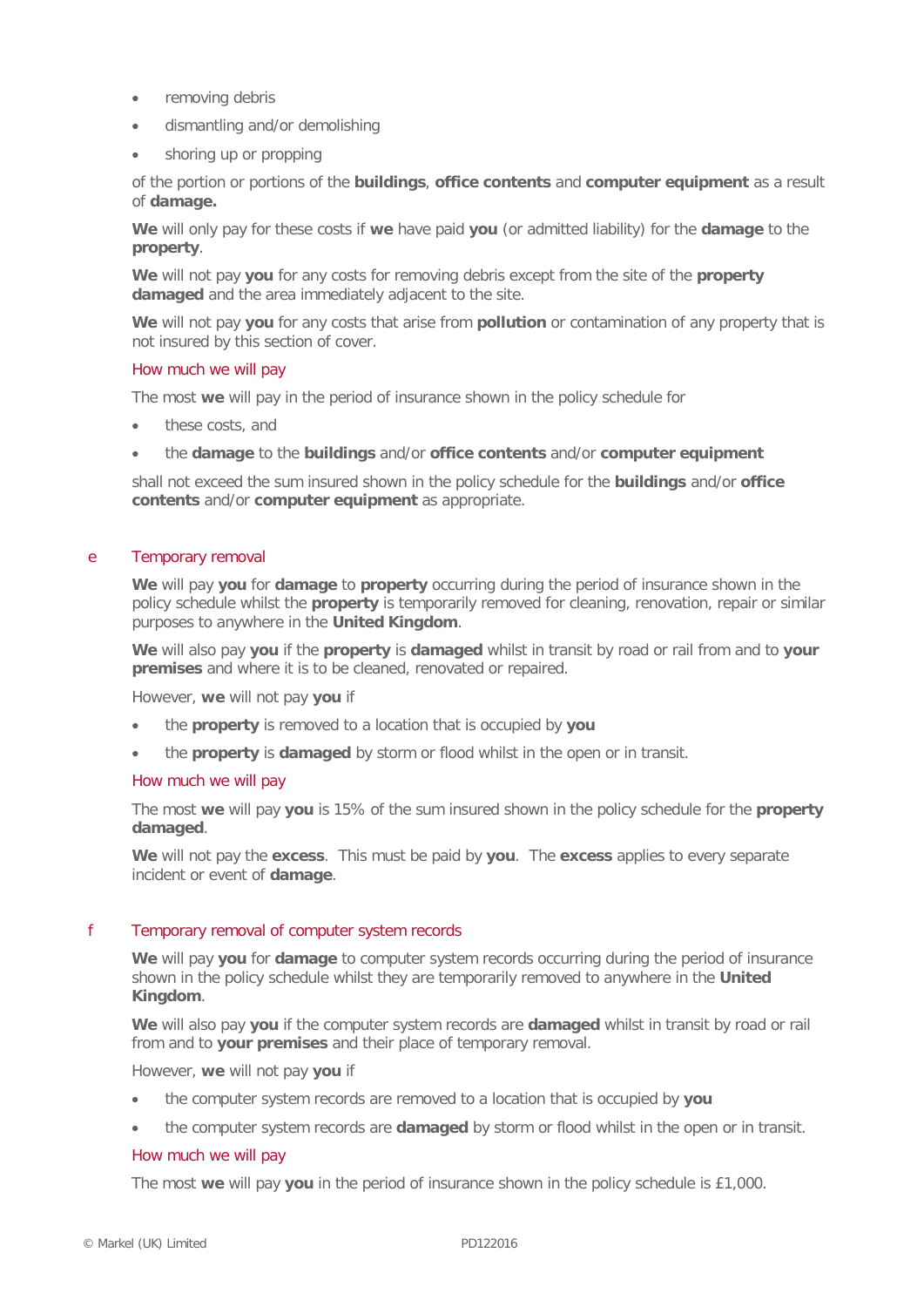**We** will not pay the **excess**. This must be paid by **you**. The **excess** applies to every separate incident or event of **damage**.

#### g Loss of documents

**We** will pay **you** the cost of repairing, restoring or replacing any **document** which is **damaged** or mislaid (and which cannot be found after a careful search) during the period of insurance shown in the policy schedule.

Exclusion 28 (unexplained shortages) of this section of cover shall not apply to these costs.

However, **we** will not pay **you** for any costs arising from the failure or inability to produce the desired or intended result of any programme, instruction or data for use in any computer or other electronic data processing device, equipment or system which occurs other than through its physical destruction or **damage**.

#### How much we will pay

The total amount **we** will pay for all these costs during the period of insurance shown in the policy schedule will not exceed £10,000.

**We** will not pay the **excess**. This must be paid by **you**. The **excess** applies to every separate incident or event of **damage**.

#### h Additional metered water charges

**We** will pay **you** the cost of additional metered water charges which **you** have to pay as a result of the accidental escape of water from tanks, apparatus or pipes at the **premises.**

However, **we** will only pay **you** if **you** keep a weekly record of readings from the water company's meter.

**We** will not pay **you** if the tanks, apparatus or pipes from which the water escapes are in an **unoccupied building**.

#### How much we will pay

**We** will calculate the amount payable by comparing the charge made by the water company for the period during which the loss of metered water occurred with the charges for the previous period. **We** will take into account any relevant factors affecting **your** normal consumption of water during the periods concerned when calculating the amount to be paid.

The total amount **we** will pay for all these costs during the period of insurance shown in the policy schedule will not exceed £5,000.

#### i Computer breakdown

Despite exclusions 10 (electronic data) and 11 (mechanical or electrical breakdown) of this section of cover, if **your computer equipment** breaks down caused by an electrical or mechanical malfunction, failure or derangement (whether or not accompanied by visible damage to or physical breaking of any parts) during the period of insurance shown in the policy schedule **we** will, at **our** option**,** 

- pay **you** the value of the **computer equipment** at the time of the breakdown, or
- repair, restore or replace the **computer equipment** or any part of the **computer equipment** that has broken down, or
- pay you the costs incurred in the reconstitution of any data stored on **your computer equipment** needed in order to continue **your business.**

#### **We** will not pay **you**

• if the breakdown is a result of gradual deterioration, wear and tear, inherent defect or a **computer virus**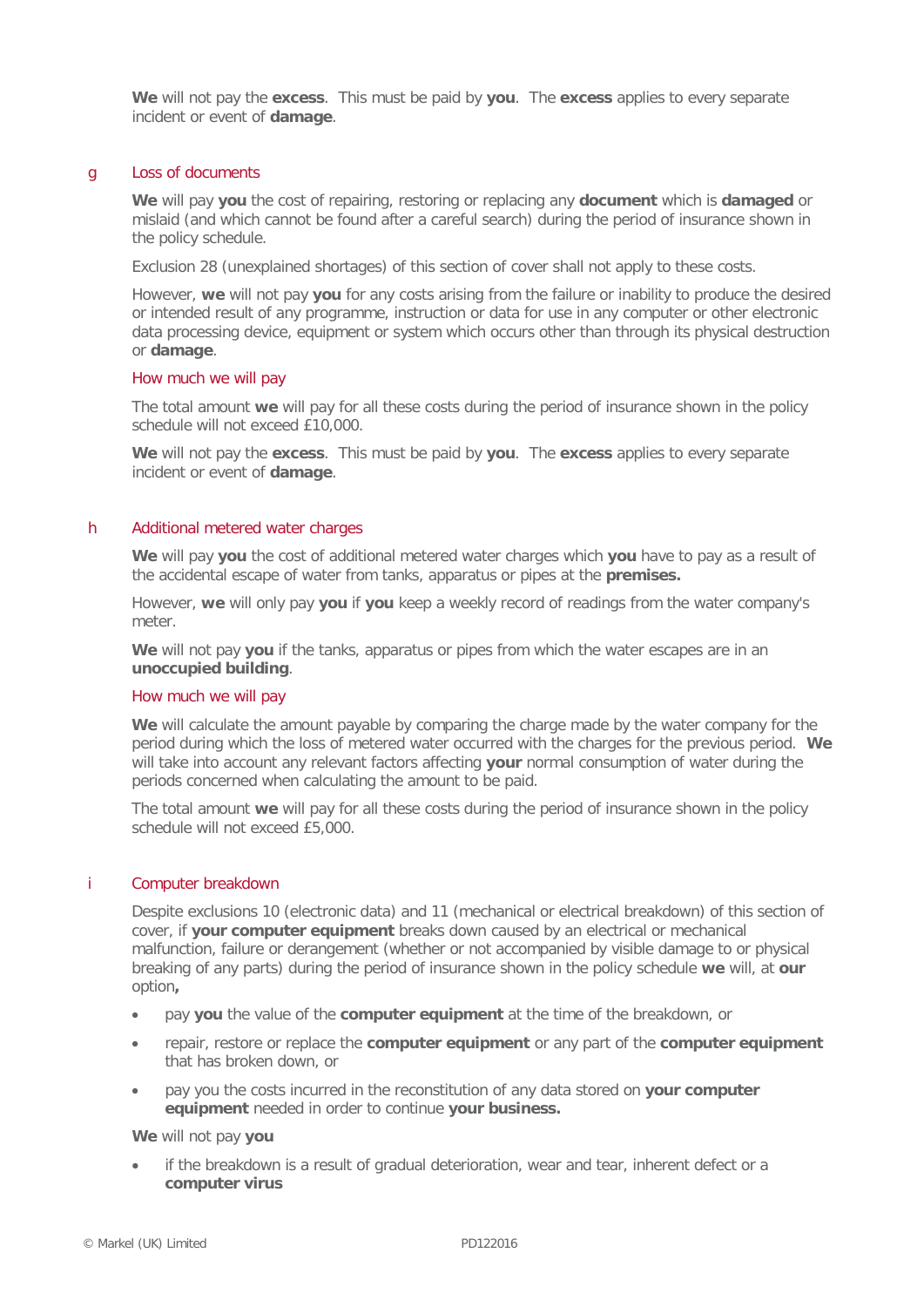- if the **computer equipment** is more than 10 years old from the date of manufacture
- if **you** have not taken all reasonable steps to make back-up copies of all data at least once a week and retained copies
- if the **computer equipment** is not maintained, serviced or updated in accordance with the manufacturers recommendations.

#### How much we will pay

The total amount **we** will pay during the period of insurance shown in the policy schedule will not exceed £5,000

**We** will not pay the **excess**. This must be paid by **you**. The **excess** applies to every separate incident or event of breakdown.

#### j Exhibitions

If the **property**, or any part of the **property** is **damaged** during the period of insurance shown in the policy schedule whilst it is at any exhibition in the **United Kingdom** (including whilst being erected or dismantled) **we** will, at **our** option**,** either

- pay **you** the value of the **property** at the time of the **damage**, or
- repair, restore or replace the **property** or any part of the **property** that was accidentally **damaged**.

However, **we** will not pay **you**

- if the **property** is **damaged** whilst at any premises that are owned or occupied by **you**
- if the **damage** is covered under any other policy or contract of insurance.

#### How much we will pay

The total amount **we** will pay for all **damage** to all **property** at any one exhibition is £5,000.

The total amount **we** will pay for **damage** to any one item is £1,000.

**We** will not pay the **excess**. This must be paid by **you**. The **excess** applies to every separate incident or event of **damage**.

#### k Replacement of locks

**We** will pay **you** the cost of replacing locks of the **building** following the theft of keys from

- the **building**, or
- **your** home, or
- the home of any of **your** directors, partners or **employees**.

Exclusion 15 (theft) of this section of cover shall not apply to this cover.

#### How much we will pay

The most **we** will pay for the cost of replacing locks following any one instance of theft of keys is £1,000.

**We** will not pay the **excess**. This must be paid by **you**. The **excess** applies to every separate incident or event of theft of keys.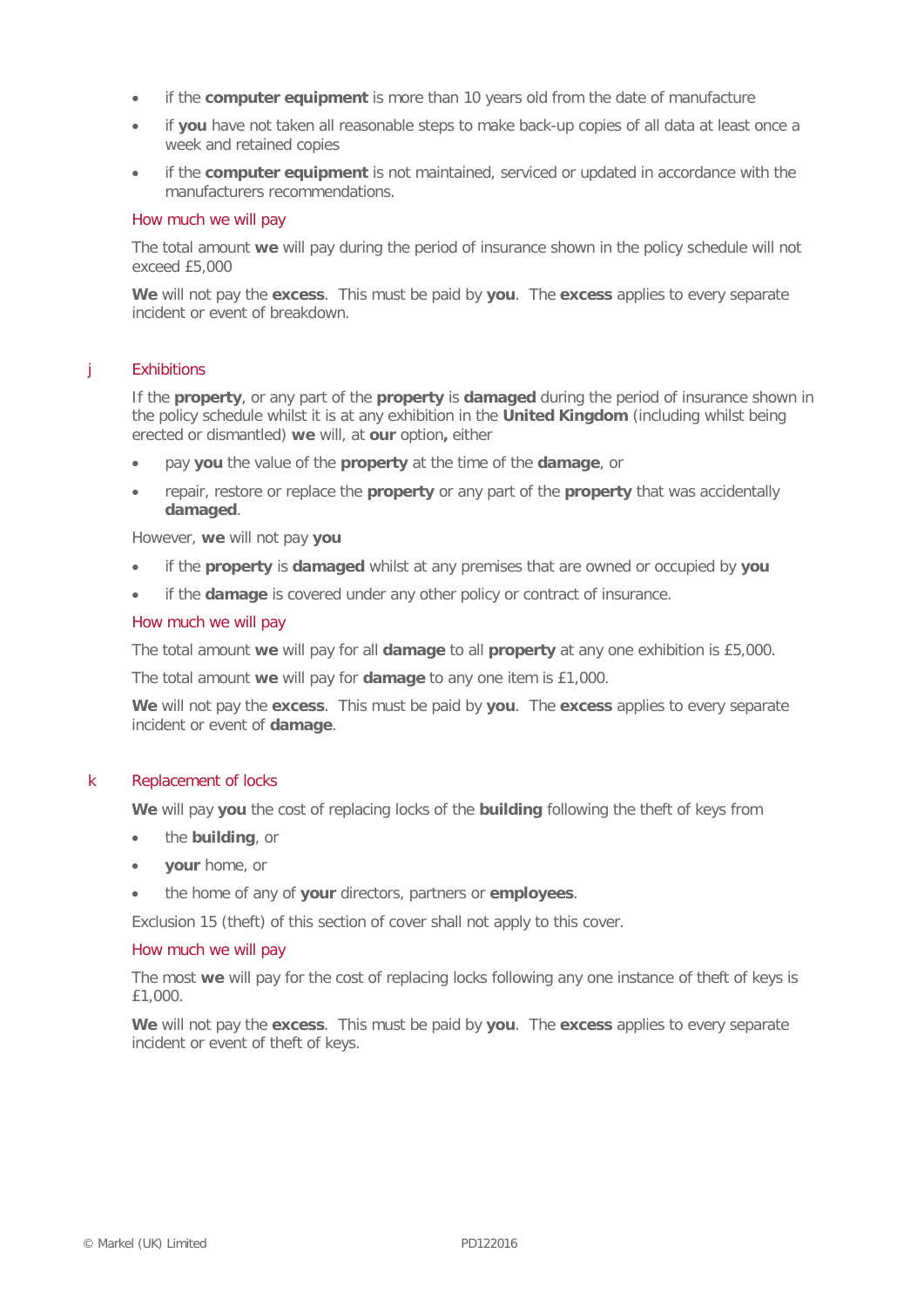# What is not covered (exclusions)

# 1 Fines and penalties

**We** will not pay **you** for any

- fine or penalty
- non-compensatory damages.

# 2 Radioactive contaminations and sonic bangs etc

**We** will not pay **you** for a loss that is otherwise covered under this policy if the loss is caused by or arises from

- ionising radiations or contamination by radioactivity from any nuclear fuel or from any nuclear waste from the combustion of nuclear fuel
- the radioactive toxic explosive or other hazardous properties of any explosive nuclear assembly or nuclear component
- pressure waves caused by aircraft and other aerial devices travelling at sonic or supersonic speeds

and in Northern Ireland and the Republic of Ireland only

• riot, civil commotion, strikers, labour or political disturbances, vandals or malicious persons.

# 3 War risks and terrorism

**We** will not pay **you** for a loss that is otherwise covered under this policy if the loss is caused by or arises from

- **war** and/or **terrorism**
- any action taken in controlling, preventing or suppressing **war** and/or **terrorism**
- any unlawful or malicious act committed maliciously by a person or persons acting on behalf of or in connection with any **unlawful association**

regardless of any other cause or event contributing concurrently or in any other sequence to the loss.

• contamination due to **terrorism**

If **we** allege that, because of this exclusion, any loss is not covered by this policy the burden of proving otherwise will be upon **you**.

If any portion of this exclusion is found to be invalid or unenforceable, the remainder shall remain in full force and effect.

## 4 Confiscation etc

**We** will not pay **you** for a loss that is otherwise covered under this policy if the loss is caused by or arises from confiscation, requisition, nationalisation, seizure, detention or destruction by any government, public, local or customs authority.

# 5 Mould

**We** will not pay **you** for a loss that is otherwise covered under this policy if the loss is caused by or arises from **mould** or a **mould event**.

#### 6 Other insurance

**We** will not pay **you** more than **our** proportionate share if the **damage** is covered by any other insurance.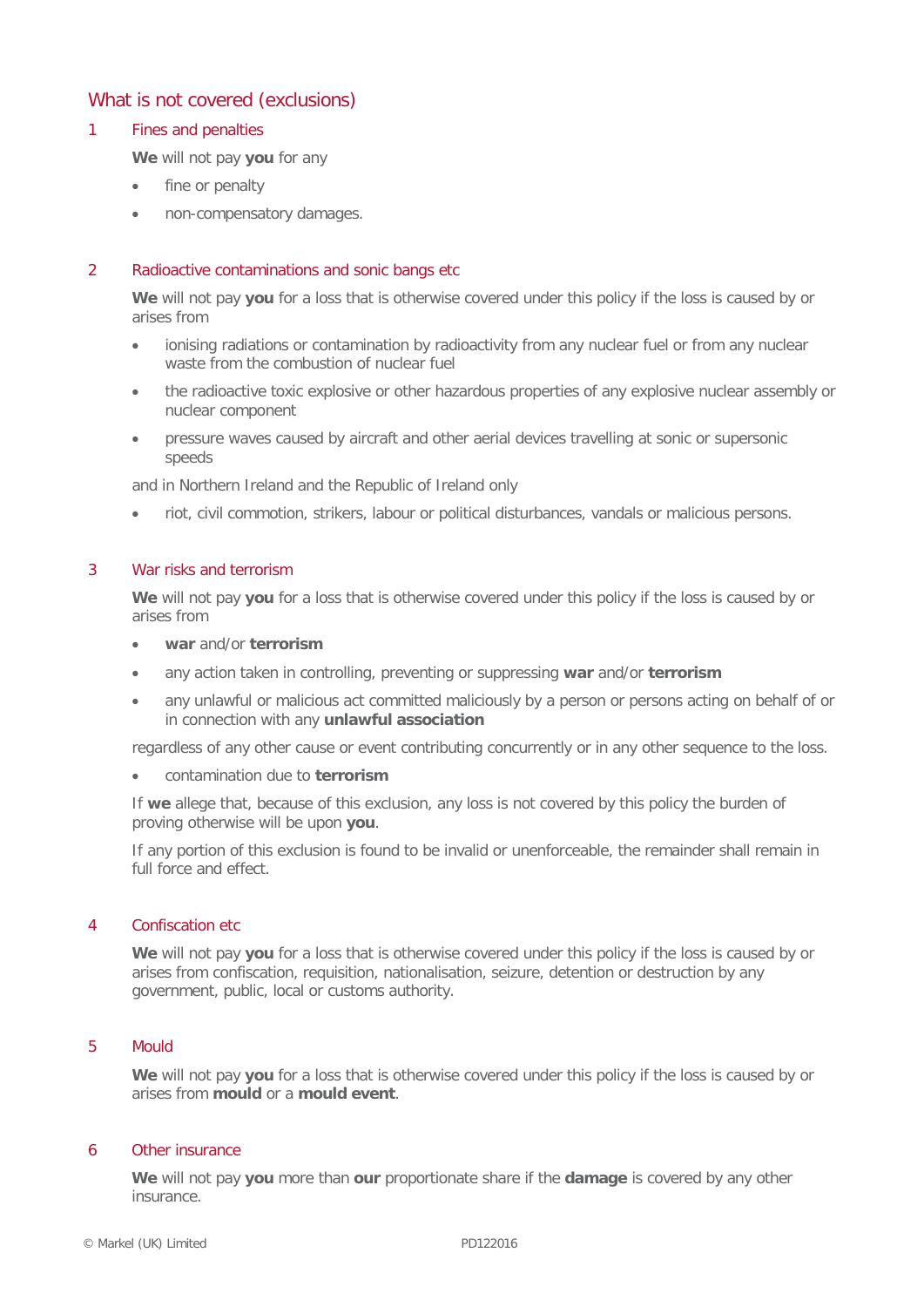# 7 Wear and tear

**We** will not pay **you** for any **damage** caused by

- wear and tear
- the action of light or atmosphere
- moths, vermin or insects
- any process of cleaning, dyeing, restoring, adjusting or repairing
- corrosion, dampness, dryness, wet or dry rot
- marring, scratching, bruising, deterioration.

#### 8 Defective workmanship

**We** will not pay **you** for any **damage** caused by faulty or defective workmanship, operational error or omission by **you** or any **employee.**

## 9 Fraud or dishonesty of employees

**We** will not pay **you** for any **damage** caused by fraud or dishonesty of **employees**.

# 10 Electronic data

**We** will not pay **you** against **damage**, distortion, erasure, corruption or alteration of electronic data from any cause (including **computer virus**) or any resulting loss of use, reduction in functionality, cost or expense, of whatever nature, regardless of any other cause or event contributing concurrently or in any other sequence to the **damage**, distortion, erasure, corruption or alteration.

This exclusion does not exclude physical **damage**, distortion, erasure, corruption or alteration directly caused by fire or explosion.

# 11 Mechanical or electrical breakdown

**We** will not pay **you** for any **damage** resulting from mechanical or electrical breakdown or derangement or from adjustment, maintenance or repair.

#### 12 Pollution

**We** will not pay **you** for any **damage** caused by **pollution** other than **damage** caused by

- **pollution** which results from a **specified event**
- a **specified event** which results from **pollution**.

#### 13 Subsidence

**We** will not pay **you** for any **damage** caused by **subsidence**

- to yards, car parks, roads, pavements, walls, gates or fences at the **premises** unless the **buildings** at the **premises** are **damaged** at the same time by the same cause.
- which results from
	- o demolition. construction, structural alteration or repair of any property
	- o groundworks or excavations at the **premises**
- to any **property** situated within the Isle of Wight.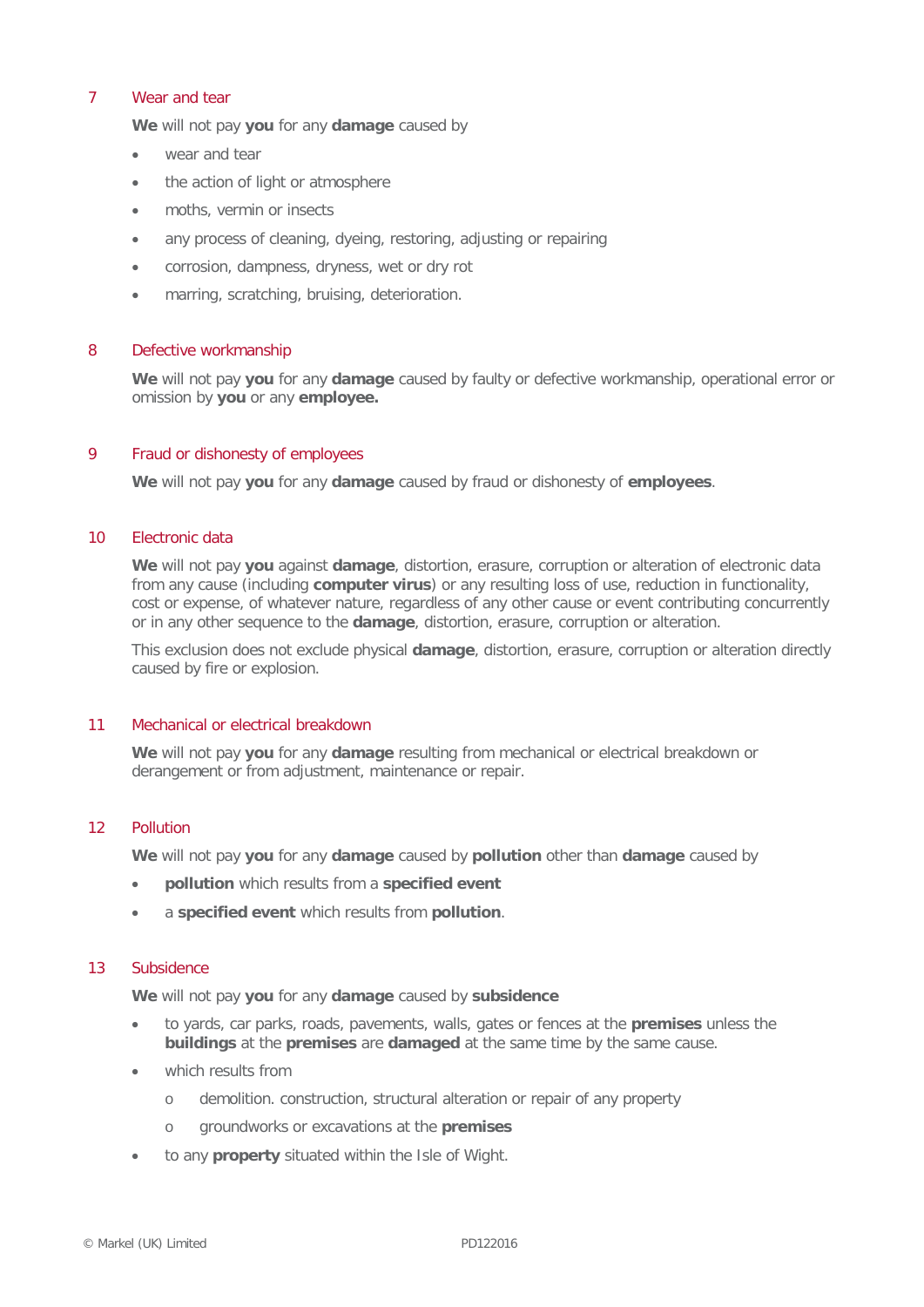# 14 Settlement and bedding down

**We** will not pay **you** for any **damage** caused by

- the normal settlement or bedding down of new structures
- the settlement or movement of made-up ground
- coastal or river erosion.

#### 15 Theft

**We** will not pay **you** for any **damage** caused by theft or attempted theft

- by any person who is lawfully on the **premises**
- by deception
- from any outbuilding

unless the theft or attempted theft involved entry to or exit from the **buildings** by forcible and violent means.

**We** will not pay **you** for any **damage** caused by theft or attempted theft

- to **property** in any yard, car park, open space or open sided building
- while the **building** is **unoccupied**
- by, helped, or brought about by **you**, any member of **your** family, or any director, partner or **employee** of **yours**.

However, this exclusion shall not apply if the theft or attempted theft involves assault or violence or the threat of assault or violence to any member of **your** family, or any director, partner or **employee** of **yours**.

#### 16 Collapse

**We** will not pay **you** for **damage** to the **building** caused by its own collapse or cracking unless it results from a **specified event**.

#### 17 Damage to fences, gates and moveable property

**We** will not pay **you** for any **damage** to fences, gates and moveable property in the open caused by wind, rain, hail, sleet, snow, flood or dust.

#### 18 Damage to roads, paths and pavements etc

**We** will not pay **you** for any **damage** to any yard, car park, road, pavement or path caused by weight, vibration or vehicles.

#### 19 Unoccupied premises

**We** will not pay **you** for any **damage** to **unoccupied buildings** caused by

- freezing
- the escape of water from any tank, apparatus or pipe
- the escape of oil from any heating installation
- malicious persons (who are not acting on behalf of or in connection with any political organisation) unless this results in fire or explosion.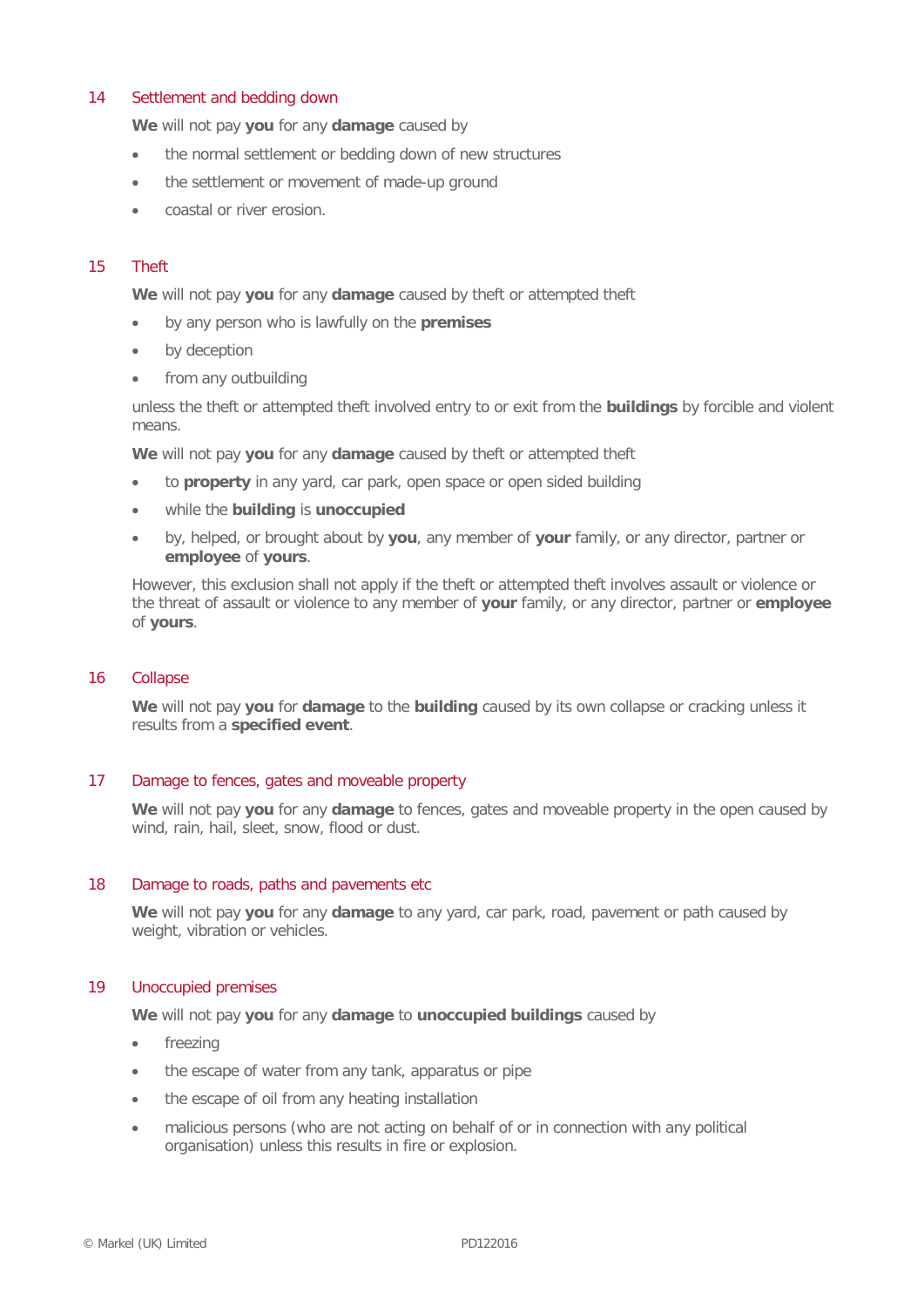# 20 Fixed glass and sanitary ware

**We** will not pay **you** for any **damage** to fixed glass and sanitary ware

- which was broken or **damaged** before the beginning of the period of insurance shown in the policy schedule
- in an **unoccupied building**.

#### 21 Valuable and fragile property

**We** will not pay **you** for any **damage** to

- jewellery, precious stones, precious metals, bullion, furs, curiosities, works of art or rare books
- property in transit
- money, cheques, stamps, bonds or credit cards

unless the **damage** is caused by a **specified event**.

**We** will not pay **you** for any **damage** to

- securities of any description
- glass (other than fixed glass), china, earthenware (other than fixed sanitary ware), marble or other fragile or brittle objects unless the **damage** is caused by a **specified event** or theft or attempted theft.

#### 22 Vehicles

**We** will not pay **you** for any **damage** to vehicles and their accessories and equipment, caravans, trailers, railway locomotives, rolling stock, watercraft or aircraft.

#### 23 Contract works

**We** will not pay **you** for any **damage** to

- the permanent and/or temporary works forming part of any contract for the maintenance, repair, renovation, refurbishment, alteration, rebuilding or similar of the **buildings** and/or
- materials for incorporation in the permanent and/or temporary works.

#### 24 Land, roads, pavements etc

**We** will not pay **you** for any **damage** to land, roads, pavements, piers, jetties, bridges, culverts or excavations.

#### 25 Livestock, crops or plants

**We** will not pay **you** for any **damage** to

- livestock, growing crops, lawns, or
- trees, shrubs and plants.

However, this exclusion shall not apply to trees, shrubs and plants that are used for ornamental purposes if the **damage** is caused by a **specified event** and they are:

- contained within the **buildings**, and
- do not form part of **your office contents**.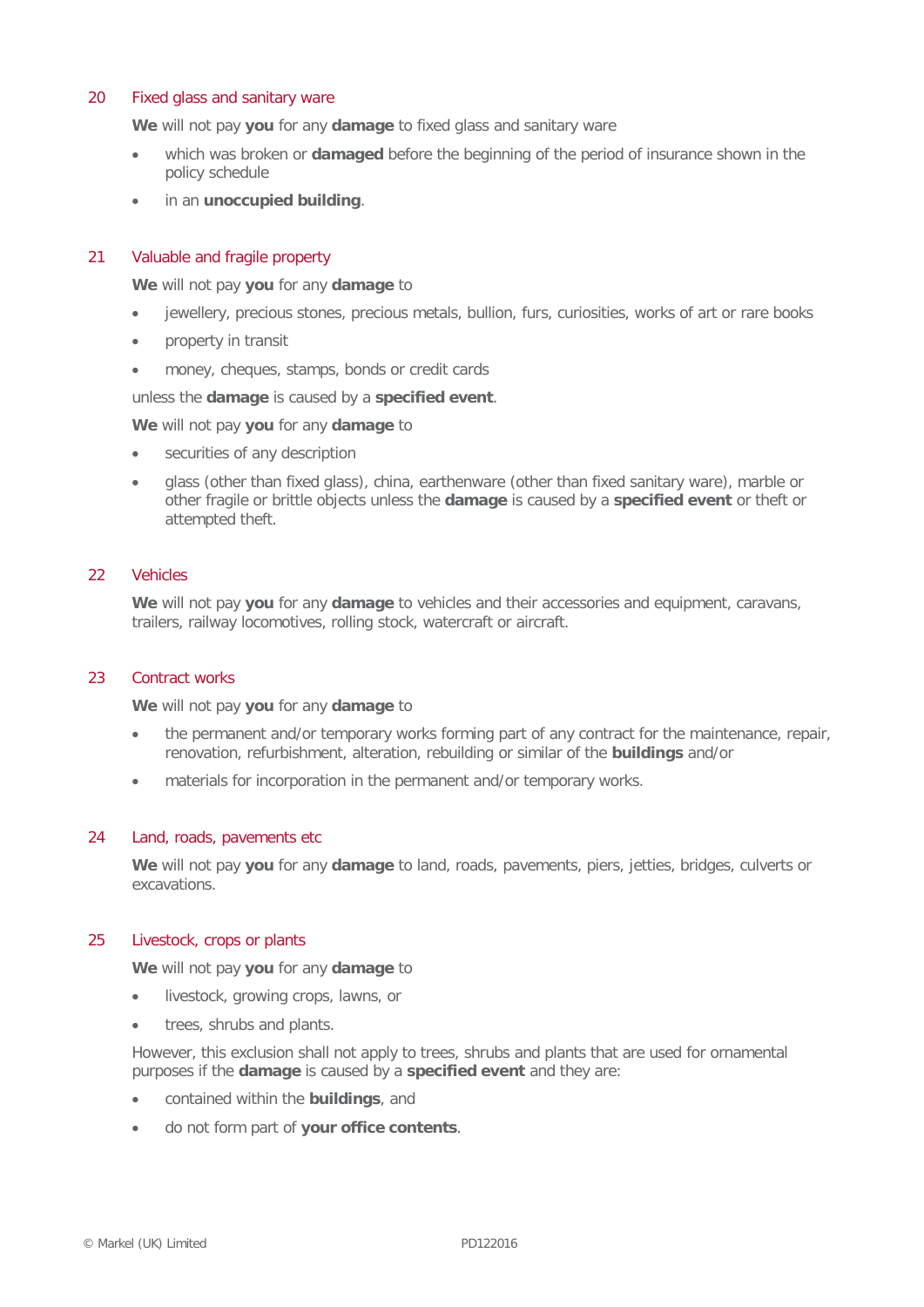#### 26 Marine insurance

**We** will not pay **you** where **you** have a right to payment under any marine policy (or would have had if **you** didn't have the cover provided under this policy).

However, **we** will contribute in excess of the payment provided by that marine policy (or which would have been provided if **you** didn't have the cover provided under this policy).

#### 27 Property more specifically insured

**We** will not pay **you** for any **damage** to **property** that **you** have more specifically insured or has been more specifically insured on **your** behalf.

#### 28 Unexplained shortages

**We** will not pay **you** for **damage** caused by or consisting of unexplained disappearance or inventory shortage, misfiling or misplacing of information.

# 29 False pretence

**We** will not pay **you** for any **damage** caused by **you** voluntarily parting with the title or possession of any **property** if induced by any fraudulent scheme, trick, devise or false pretence.

# 30 Component self-ignition

**We** will not pay **you** for any **damage** to any component of any dynamo, electric motor or other electrical plant installation, apparatus or conductor caused by its own self-heating or self-ignition.

#### 31 Flat roofs

**We** will not pay **you** for

- any **damage** to flat roof sections of the **property**
- any **damage** resulting from flat roof sections of the **property**

where the flat roof

- has not been adequately maintained, or
- is greater than 10 years old.

#### 32 Alteration

**We** will not make any payment under this policy if, after the start of the period of insurance shown in the policy schedule, there is any alteration which results in

- an increase in the risk of a claim or **damage**
- **your** interest ceasing other than by a will or the operation of the law
- **your** business being wound up, carried on by a liquidator or receiver or permanently discontinued

unless **we** have been notified of and agreed to the alteration.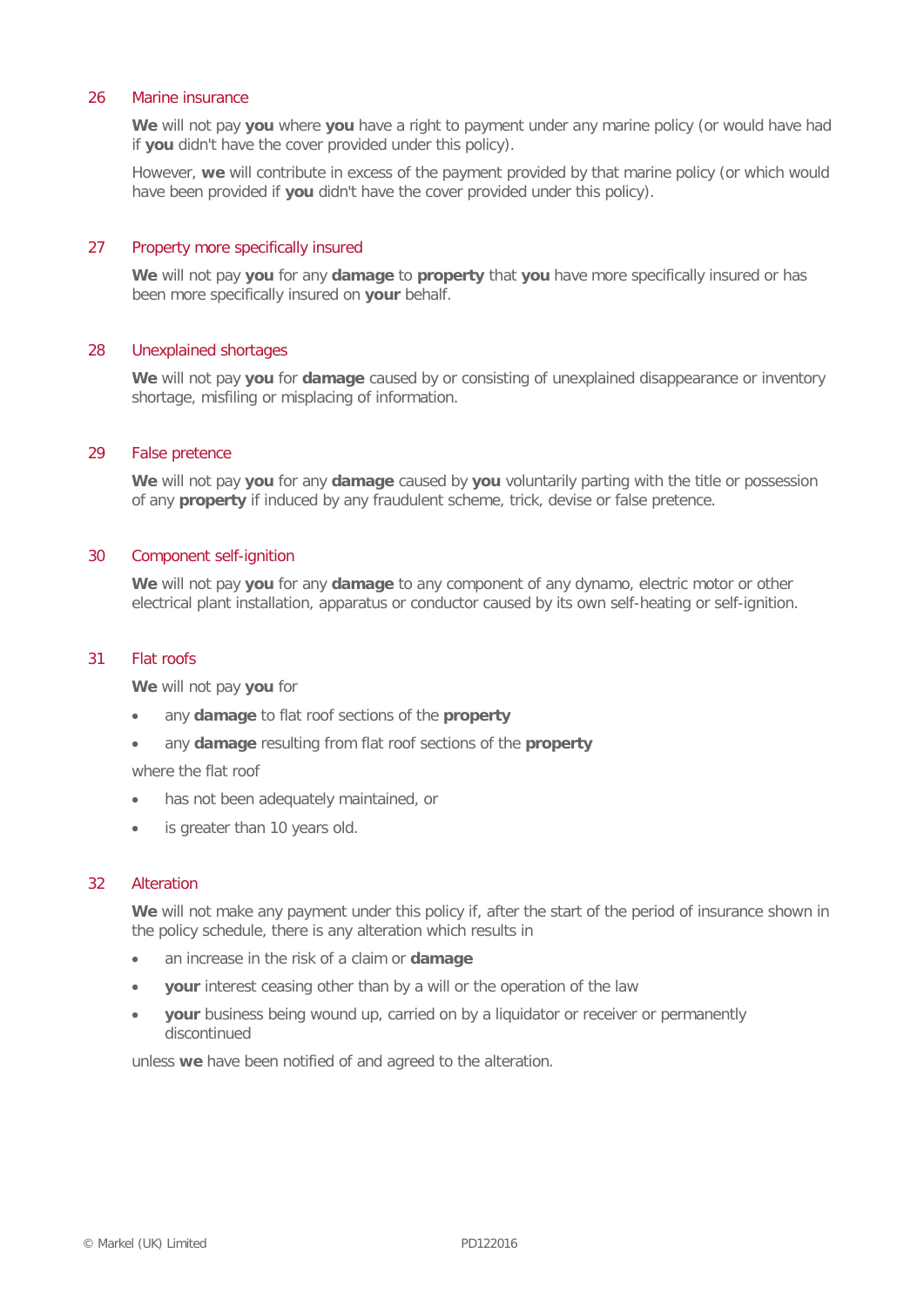# Conditions that apply to this section of cover

If **you** breach the following conditions this may result in **your** claim not being covered or a reduction in the amount payable.

# 1 Unoccupied buildings

It is a condition that **you** notify **us**, without delay, and in writing, when **you** become aware that

- a **building** or any part of a **building** is **unoccupied** or is to become **unoccupied**
- an **unoccupied building** or part of a **building** has become occupied or is to become occupied, giving **us** full details of the purpose for which it is to be used

and that **you** pay any reasonable additional premium **we** may require.

## 2 Explosion

It is a condition that in respect of **damage** to any vessel, machinery or apparatus (or their contents) caused by an explosion that originates within the vessel, machinery or apparatus, that **you** comply with any statutory regulations that require the vessel, machinery or apparatus to be examined.

#### 3 Security protections

It is a condition that **you** ensure the following security protections (and/or any subsequent protections installed or fitted at **our** request) are in full and proper use at all times when the **premises** are closed for business or left unattended and will be maintained in proper working order throughout the period of insurance shown in the policy schedule

- all external doors (and any internal doors leading to any part of the **buildings** not in **your** sole occupation) to be secured with either
	- o if an aluminium door: a cylinder mortice deadlock, or
	- o if an armoured plate door: the door manufacturer's locks as supplied, or
	- o if a UPVC door: a multi-point locking system incorporating a minimum of 3 deadbolts
	- o if any other type of single leaf door
		- where the door thickness is at least 4.5 cm: a five lever mortice deadlock to at least British Standard 3621 together with a 17.5 cm boxed steel striking plate
		- where the door is less than 4.5 cm thick: a deadlocking rim latch keyed into the deadlock position or a mortice deadlock and two key operated security bolts engaging with the door frame and with internal operation only
	- o if double leaf doors:
		- the standing leaf secured with internal surface mounted key operated security bolts or concealed flush bolts sited top and bottom engaging with the door frame and the floor, and
		- the final closing leaf secured with either a lock fitted as above dependent on door type or both leaves fitted with a coach-bolted locking bar secured with a close shackle padlock (or, if the locking bar is sited internally, either a close or open shackle padlock) having at least five levers
	- o if a designated fire door: either
		- a panic bar locking system incorporating bolts which engage both the head and sill of the door frame, or
		- a mortice lock having specific application for emergency exit doors and which is operated from the inside by means of a conventional handle and/or thumb turn mechanism.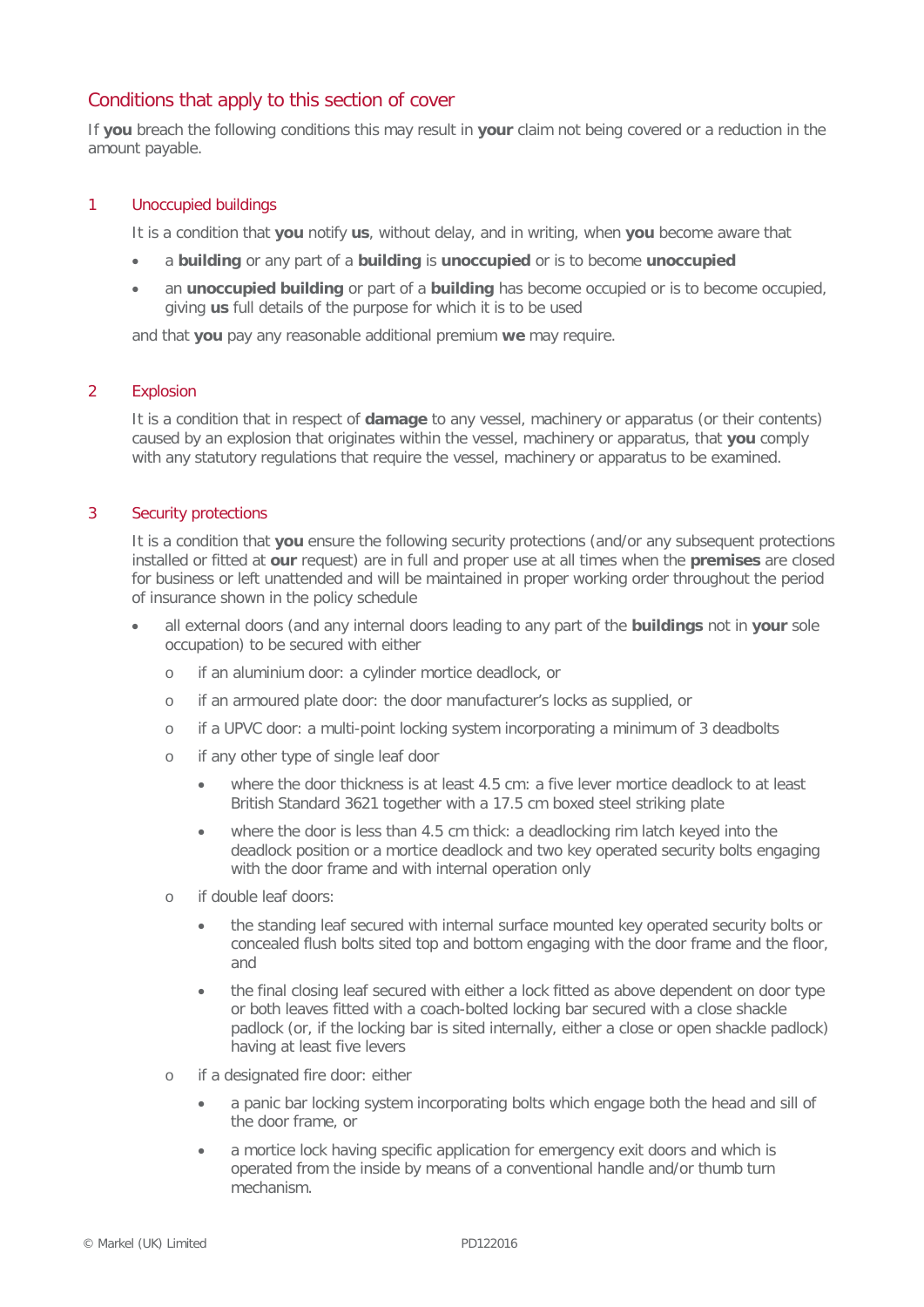• all external ground floor and accessible windows and/or skylights are secured with key operated window locks or screwed shut.

# Words with special meanings (definitions)

The following words or phrases have the same meaning wherever they are highlighted in bold in this section of cover. Plural forms of the words defined in this policy have the same meaning when used in the singular form.

**Buildings** means the **buildings** at the **premises.** The **buildings** must be:

- owned by **you** or occupied either solely by **you** or in part by **you**
- owned or occupied by **you** in connection with **your business** and/or as a private dwelling or offices
- constructed of and roofed with non-combustible materials.

The **buildings** also include:

- landlords fixtures and fitting that are either in or on the **buildings**
- walls, gates and fences, car parks, yards, private roads, pavements and paths that are all on the same **premises** as the **buildings**
- small outside **buildings**, annexes, loading bays, conveniences, external fire escapes, staircases, gangways and pedestrian ways that are attached to the **buildings** or belong to them
- lowering and loading apparatus, water and fuel tanks and ancillary equipment, service pipes, trunking, piping, ducting, cables, wires and their associated control gear and accessories that extend from the **building** to the public mains which **you** are responsible for and provided that they are not otherwise insured.

**Damage/damaged** means accidental loss, destruction or damage.

# **Document** means

- all documents other than
	- o stamps
	- o currency
	- o coins
	- o bank notes and bullion
	- o travellers cheques
	- o cheques
	- o postal orders
	- o money orders
	- o securities
	- o negotiable instruments
	- and documents of the same kind.
- separable program, instruction or data for physical incorporation into any computer system

that belong to **you** or for which **you** are legally responsible and are in **your** custody or control (or someone else entrusted by **you**) in the course of **your business**.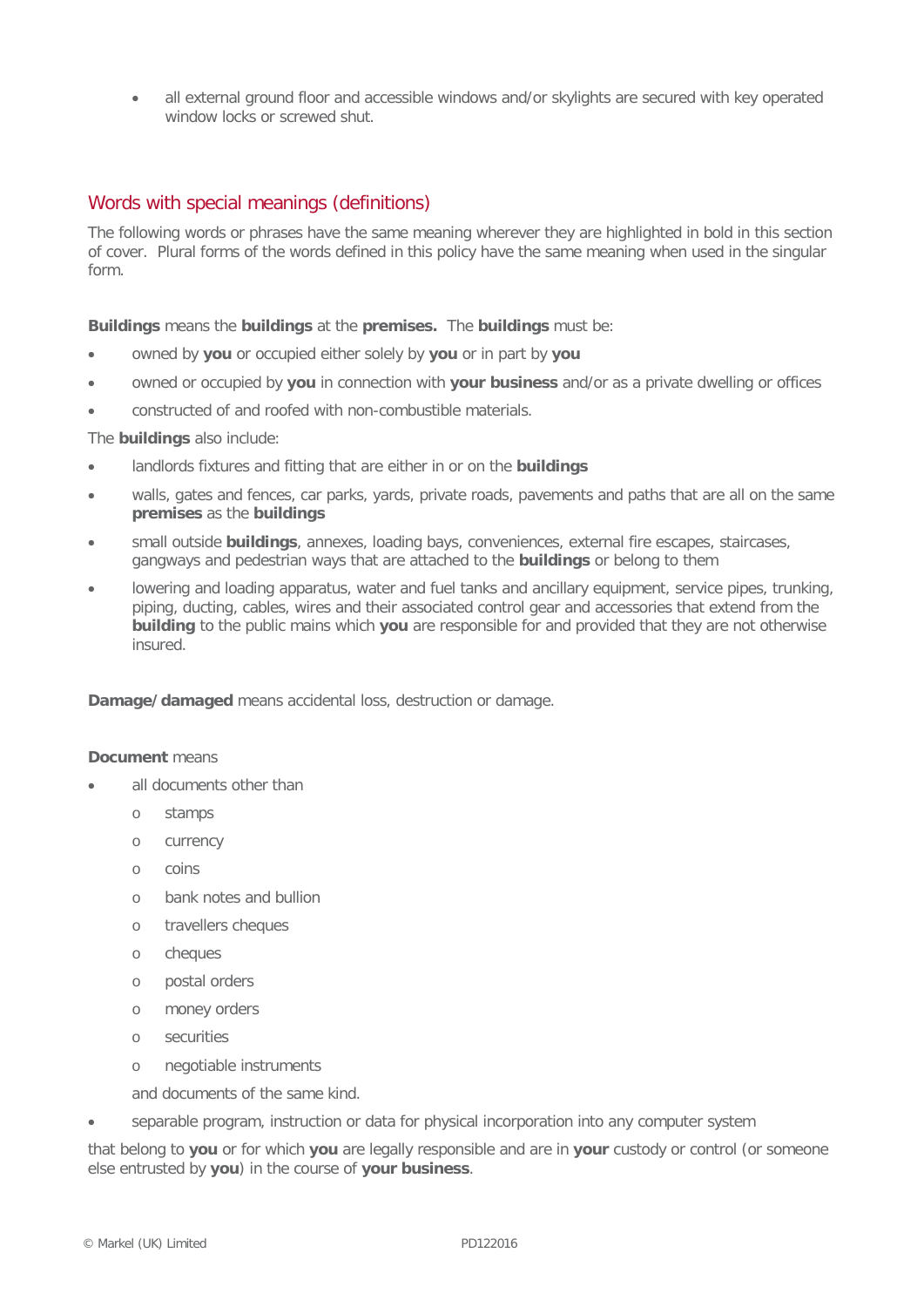**Employee** means anyone (other than a director of **yours**) who was (or is or may be in the future)

- under a contract of service or apprenticeship with **you**, or
- under a work experience or similar scheme, or
- supplied to **you** or hired in or borrowed by **you, or**
- self-employed persons

and who are working for **you** under **your** direct control in connection with **your business** and who are normally resident in the **United Kingdom.**

**Excess** means the first amount of any claim for which **you** are responsible. That amount is:

- £1,000 in respect of **damage** caused by **subsidence**
- £100 in respect of **damage** covered under subsection of cover g (loss of documents)
- £250 in respect of all other **damage**
- £25 in respect of the theft of keys covered under subsection of cover k (replacement of locks).

# **Indemnity** means either

- the value of the **property** at the time of the **damage**, or
- the cost of repairing, restoring or replacing the **property** or any part of the **property** that was **damaged**

**Insured/you/your/yours** means the person named as the policyholder in the policy schedule.

#### **Office contents** means

- stationary, office furniture and machinery
- tenants' improvements and decorations for which **you** are responsible

that are within the **buildings** at the **premises**. (However, **office contents** does not include any item that is insured under the portable equipment section of cover, or which would have been insured but for the operation of any limit, excess, exclusion or condition)

and

- money and stamps, but only for an amount not exceeding £1,000 which is reduced to £500 in respect of theft from anywhere other than from a locked safe
- documents, manuscripts and business books but only for the value of the materials as stationary together with the cost of clerical labour in writing them up and not for the value to **you** of the information contained in the documents, manuscripts or books
- computer system records but only for the value of the materials together with the cost of clerical labour and computer time in reproducing the records (excluding any expense in connection with the production of information to be recorded) and not for the value to **you** of the information contained in the computer system records, and for an amount not exceeding £10,000
- patterns, models, moulds, plans and designs
- **employees'**, directors', partners', customers' and visitors' personal belongings, but only for an amount not exceeding £500 per person
- wines, spirits, cigarettes and tobacco goods kept for entertainment purposes only (and not for sale) but only for an amount not exceeding £500 in total in respect of loss or **damage** by theft

#### but excluding

landlord's fixtures and fittings